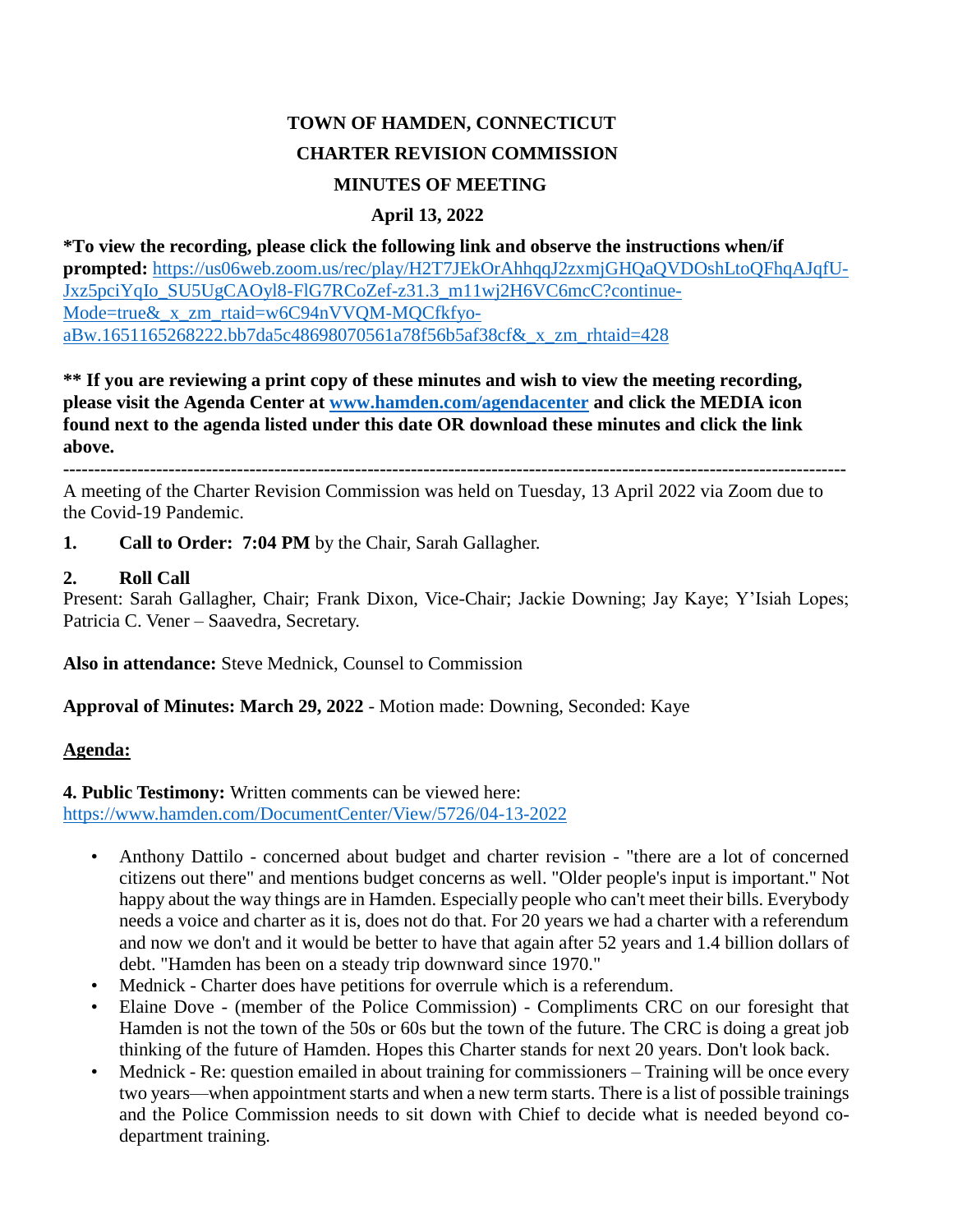- The charter is complex and CRC is doing a great job listening and working for the future.
- Gallagher hopes the document is informed by the town's residents.
- Kaye It would be helpful regarding referendum if we took a look at that so that the public knows it's there, how it works, if it works, where it is.
- Mednick It's in Section 4-9 for Legislative ordinances and 10-5 for budget.

# **Public Comments for CRC can be sent to: [CRC2022@hamden.com](mailto:CRC2022@hamden.com)**

#### **5. Discussion of Background Item # 6 Police Commission**

[https://www.hamden.com/DocumentCenter/View/5684/Hamden-2022-Background-Document-6March-](https://www.hamden.com/DocumentCenter/View/5684/Hamden-2022-Background-Document-6March-29-2022Chapter-VIIPolice-Commission-1)[29-2022Chapter-VIIPolice-Commission-1](https://www.hamden.com/DocumentCenter/View/5684/Hamden-2022-Background-Document-6March-29-2022Chapter-VIIPolice-Commission-1)

- In 7.2.d.1, the CRC make it clear that the police commission has traffic authority as well as police in accordance with statutory requirement. Also says Commission MAY act as a civilian review board with authority to issue subpoenas. We can have a broader community wide representation on the Police Board with a 9 member commission.
- Paragraph 2 clarifies that police commissions are civilian and ensure a platform for residents. Continues to say PC does not provide day to day management of the Police Dept but rather oversight.
- Downing mentions typo that needs to go. Does union/collective bargaining agreement supercede charter? Yes it does.
- Kaye Is it possible the LC could create a Review Board? Yes.
- Mednick This document can build up community relations, interactions, collaborations, public comment to meet mandates of police reform as it is growing nationally as well as locally.
- Downing Would it make more sense to have the bit about "act as civilian review board" here as it makes more sense here than elsewhere.
- Mednick Subsection C and D concepts of oversight and general management are mentioned again. Day to day management was referenced and deleted. We are all ok with that.
- Mednick Subsection i deals with transparency information sharing should be done as quickly as possible consisting as law and collective bargaining agreement.
- Vener-Saavedra can collective agreement override state statute? No. But legislative bodies don't always get a chance to read these in a timely fashion so they don't always know what they need to know when they need it.
- Mednick Subsection e policies, rules and regs, f Budget Review is new and requires commission be part of the process; same for g - collective bargaining. h - personnel added language that explains commission's personnel powers. Other new language offers exceptions (chief and other Mayoral appointments).
- Recruitment is new but a lot of the language was not acceptable by chief so they changed it to "in accordance with nationally accepted best practices." Vener-Saavedra wants "employment history and psych testing" returned to recruitment list. Kaye - would to make training and recruitment be the same without the long list.
- Downing leave the long list in the training section.
- Vener-Saavedra argues against loose language. Downing asks to see list of groups who issue "best practices." Vener-Saavedra argues for prior employment and psych testing. Gallagher would like to focus on residency and diversity
- Mednick explains the g focus points came out through Presidential Report.
- Downing we are talking recruitment how would we do a psych eval for recruitment?
- Gallagher agrees that this is the section on recruitment and should be adjusted as such.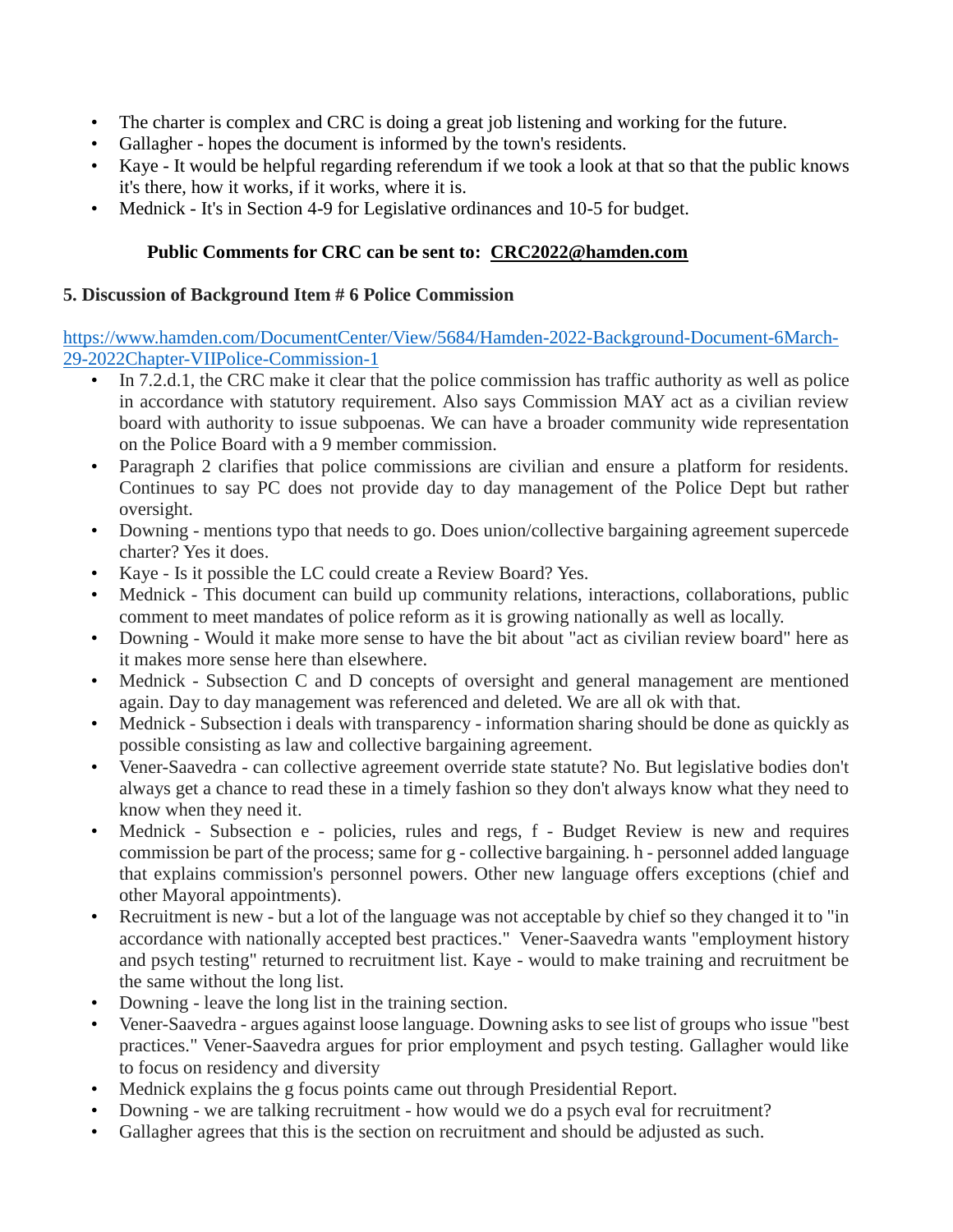- Kaye questions wording of "should" vs "shall." in Recruit and Training sections.
- Civilian appeal does not exist unless it goes to court. But they should have the same rights as a cop making an appeal.
- Downing Qualifications has a typo. (LGBTQ needs a "+")
- Gallagher given there is a list of sources of "best practices" is several sections recommends having one place can we just have other sections refer to this list.
- Vener-Saavedra moves for the adoption of all parts of the document except 7-2d 2h Personnel section; Downing seconds. Passes.

## **6. Discussion and Action of COO as a discretionary appointment**

## [https://www.hamden.com/DocumentCenter/View/5685/Hamden-2022-Background-Document-7April-](https://www.hamden.com/DocumentCenter/View/5685/Hamden-2022-Background-Document-7April-12-2022Chapter-VCOO)[12-2022Chapter-VCOO](https://www.hamden.com/DocumentCenter/View/5685/Hamden-2022-Background-Document-7April-12-2022Chapter-VCOO)

- Gallagher Mednick made some changes to streamline it, make discretionary to Mayors.
- Mednick reviews the section.
- Kaye will not vote to change "shall" to "may"
- Downing agrees with Kaye, by changing the "shall" to "may" you negate the whole position. Need to add not being an officer of a political party at the same time.
- Lopes if we require the mayor to appoint a COO the mayor may be forced to appoint this person but the mayor still has the right to say "I want this person to only oversee recycling." People can always vote out the mayor at end of term.
- Dixon Agrees with Downing and Kaye. Some of the original feedback we got included a lot of call for a COO who is a hire, not an elected position.
- Vener-Saavedra won't support "may"
- Gallagher agrees with Lopes that a discretionary position creates the position but does not force a position that a mayor will not use, they won't. Believes the Finance Commission is a the best safe guard to ensure financial transparency and accountability as requested by the public. If we want to move towards Town Manager we should consuct a study and have a longer term process to make that decision not in the short charter timeframe.
- Gallagher moves to accept the new version of COO, I second it and offer another word (should) instead of (shall).
- Kaye this could have been done by any mayor at any time. "May" does not add any teeth to this section.
- Mednick does not see any way of fudging it without changing the language.
- Lopes mentions "receive direction from the mayor."
- Kaye given the motion on the floor does not recommend the new language and will still vote "no"
- Downing As well thinks its so vague if mayor does not appoint COO is this defensible? Mednick - It's vague but makes an attempt to establish the position but a court would not force the Mayor to make the appointment. Would hope any Mayor would want this kind of professional help. We did it for the LC with the Financial Commission we can do no less for the Mayor's office.
- Vote Delete "Conflict of Interest section" change SelectPerson to Mayor and leave "May"
- Downing wants to know more about striking Conflict of Interest section
- Lopes moves to amend the motion with new language. Vote is 4 (aye) to 2 (nay). Passes
- Gallagher wants to allow the COO to be able to serve on other community Boards as they may be on charitable or other boards as part of their volunteer or other work.
- Mednik asks you don't want mention of full time employment?